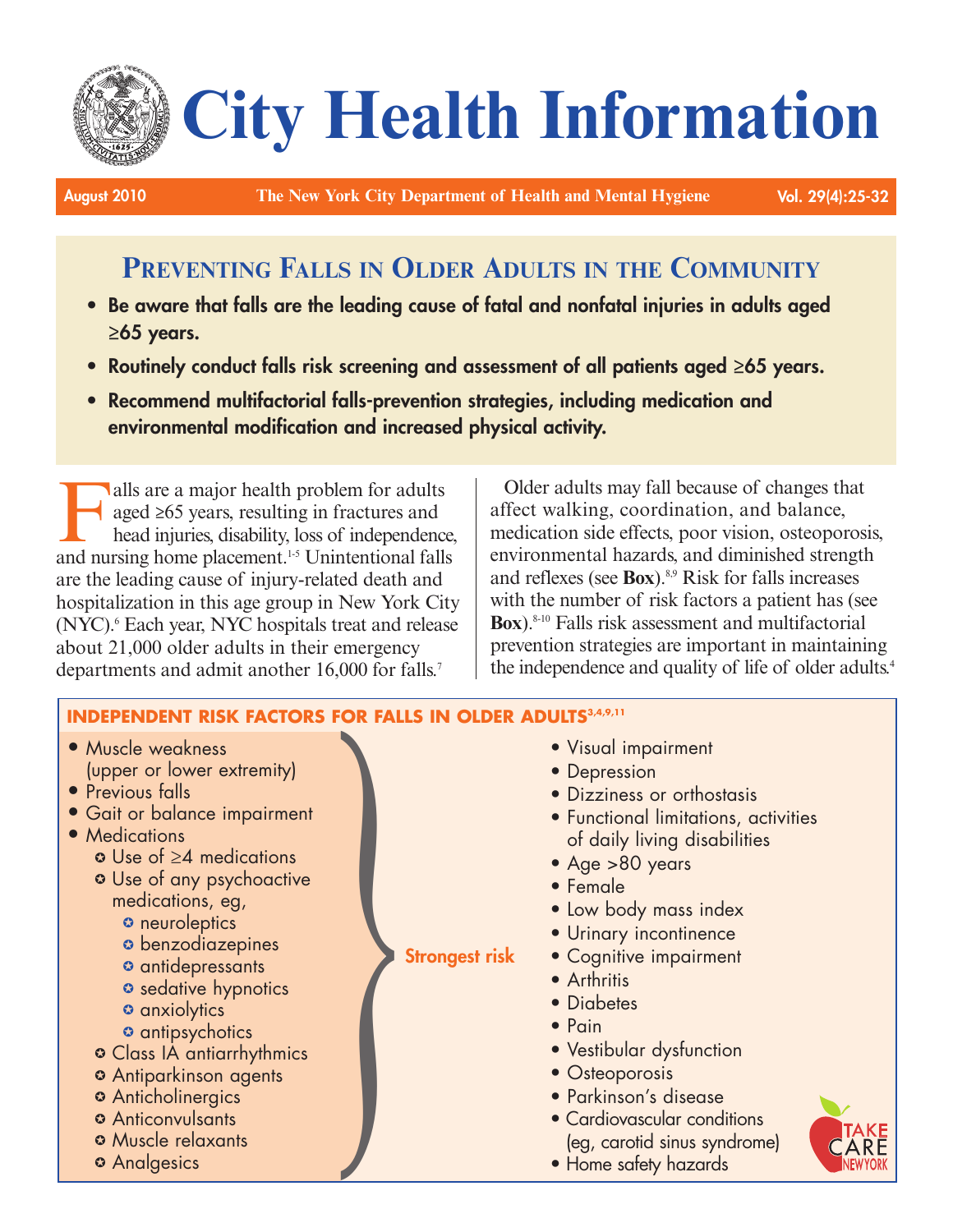

# **FALLS-RISK SCREENING AND ASSESSMENT**

Assess all older patients' risk for falls using history, physical examination, medication review, gait-balance screening, evaluation of functional limitations, and questions about home safety hazards (**Figure**).<sup>9,12</sup> A complete evaluation may not be possible during one visit, so determine what assessments and interventions you can accomplish in the time you have with the patient.

Online training is available to help you improve your skills in assessing risk for falls and choosing the interventions most relevant to your patients. Familiarize yourself with community resources and specialists to whom you can refer patients who need further assessment and interventions (**Resources**).

**Medication review**. Polypharmacy and the use of psychoactive and certain other medications are a common risk factor for falls. Routinely conduct a "brown bag" review of all prescription and over-the-counter medicines including recent dosage changes, current dosages, and over-the-counter agents such as antihistamines, cough remedies, sleep aids (eg, Tylenol PM), supplements, and herbal remedies, since these can also increase risk for falls. 9,11,12

**Gait-balance screening**. Gait, balance, and mobility deficits also increase falls risk. <sup>9</sup> Observe patients aged ≥65 years for signs of difficulty with walking or balance, and ask whether they have fallen in the past 12 months, how many times, and if they have difficulty with balance or walking.<sup>9</sup> If no falls are reported and no problem with gait or balance is reported or seen, reassess periodically.<sup>9</sup> If the patient reports either one fall or trouble with balance or walking, continue assessment using the brief Timed Get Up and Go Test. Patients who report 2 or more falls in a year or appear to be unsteady should be further assessed for orthostatic hypotension, vision deficits, and other risk factors, and referred to specialists and community resources that offer services for people with visual impairment and other needs (**Resources**).

**Other functional deficits**. Functional limitations can make older adults more prone to falls. Screen for muscle weakness of lower and upper extremities, hearing impairment, incontinence, and physical and instrumental activities of daily living (**Resources**—**Age-Friendly Primary Care CHI**).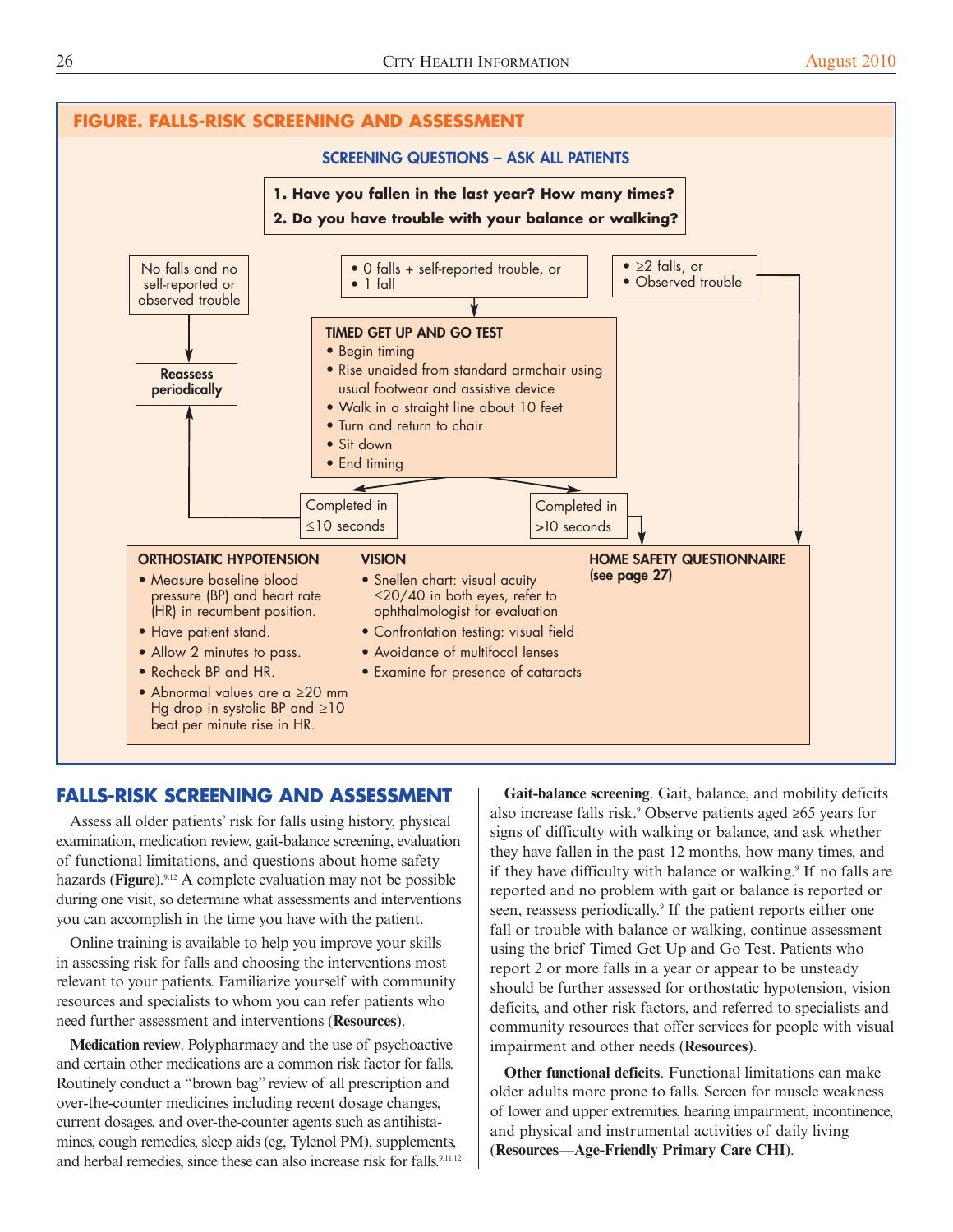**Cognitive impairment and dementia**. if you suspect cognitive impairment or dementia based on direct observation, patient report, or concerns of family or caregivers, screen with the mini-Cogtm or mini-mental Status Exam (**Resources**). See "age-Friendly Primary Care" CHi (**Resources**) for information on screening for cognitive impairment. A positive screen can be the result of mild cognitive impairment, alzheimer's disease, or other forms of dementia. Consider referring patients with positive dementia screens to a geriatrician, neurologist, psychologist, or psychiatrist for further evaluation.

**Depression**. Depression can also contribute to the risk for falls. Screen elderly patients annually with the 2-question Patient Health Questionnaire-2 (PHQ-2) or the Geriatric Depression Scale [\(www.stanford.edu/~yesavage/GDS.html\)](http://www.stanford.edu/~yesavage/GDS.html).

#### **PATIENT HEALTH QUESTIONNAIRE (PHQ-2)**

- Over the past 2 weeks, have you been bothered by:
- Little interest or pleasure in doing things?
- Feeling down, depressed, or hopeless?
- A "yes" to either question requires further evaluation with
- the Patient Health Questionnaire-9 (PHQ-9).

See "Detecting and Treating Depression in Adults" CHI (Resources) for information on screening for and treating depression.

**Home safety review**. the home environment often needs to be modified to reduce the risk for falls and injury. Review potential home safety hazards with older patients who have fallen or have risk factors for falling (see **Box** at right).<sup>9</sup> A nurse, trained medical assistant, or social worker can also review the home safety questionnaire with patients. When cognitive impairment is an issue, ask another informant to corroborate the information. Common hazards that should be addressed include clutter on floor, inadequate lighting, absence of bathtub grab bars or handrails on stairs, and loose rugs. <sup>9</sup> Online training in recognition and modification of patients' home hazards is available (**Resources**—**Cornell-Weill**).

#### **FALLS-PREVENTION STRATEGIES**

Strategies that address multiple risk factors are more effective in preventing falls in community-dwelling older adults than any single intervention.<sup>4,9,13-15</sup> Depending on the patient's risk factors, the strategy may include medication modification, exercise to improve strength and balance, assistive devices, and safety advice to modify home hazards. <sup>15</sup> Following up to see that the interventions were implemented is critical to the strategy's effectiveness. 9

**Medication modification**. Pay particular attention to medication reduction for patients taking psychoactive or 4 or more medications. after the "brown bag" review, withdraw unnecessary medications and, if possible, modify dosages of psychoactive and other classes of medications known to increase falls risk in the elderly (see **Box** on page 25). 9 alcohol and over-the-counter preparations for insomnia,

## **HOME SAFETY QUESTIONNAIRE**

#### **FLOORS:**

- When you walk through a room, do you have to walk around furniture?
- Are throw rugs loose, or held down with double-sided tape or a non-slip backing?
- Are there papers, books, towels, shoes, magazines, boxes, blankets, or other objects on the floor?
- Do you have to walk over or around wires or cords (like lamp, telephone, or extension cords)?

#### **STAIRS AND STEPS:**

- Are there papers, shoes, books, or other objects on the stairs?
- Are some steps broken or uneven?
- Has the stairway light bulb burned out?
- Are you missing a light over the stairway?
- Do you have only one light switch for your stairs (only at the top or at the bottom of the stairs)?
- Are the handrails loose or broken? • Is the carpet on the steps loose or torn?

#### **KITCHEN:**

- Are the things you use often on high shelves?
- Is your step stool unsteady? Does it have a bar to hold on to?

#### **BATHROOMS:**

- Is the tub or shower floor slippery?
- Do you need some support when you get in and out of the tub or up from the toilet?

#### **BEDROOMS:**

- Is the light near the bed hard to reach?
- Is the path from your bed to the bathroom dark?

#### **LIVING ROOM:**

- Does the furniture have steady arms?
- Does the furniture have sharp edges?
- Is the light switch near the entrance to the room?

#### **OUTSIDE:**

- Are the sidewalks cracked?
- Are the walkways poorly lit?
- Are there handrails, and are they sturdy?

colds, or allergies that contain diphenhydramine or doxylamine can also increase the risk for falls. 11,12 Some herbs, such as kava kava and valerian, have additive sedative effects when combined with central nervous system depressants (eg, alcohol, benzodiazepines, opiates, barbiturates) or levodopa. <sup>16</sup> Risk evaluation is more of an art than a science, and it can be challenging to weigh the benefits and harms of medications to reduce falls risk without compromising health conditions. <sup>8</sup> Recommend a vitamin D supplement of at least 800 IU/day to patients with vitamin D deficiency and consider vitamin D supplementation for patients with suspected vitamin D deficiency or who are otherwise at increased risk for falls. 9,17

**Gait-balance interventions.** Refer older patients who have not fallen and are not homebound to community-based programs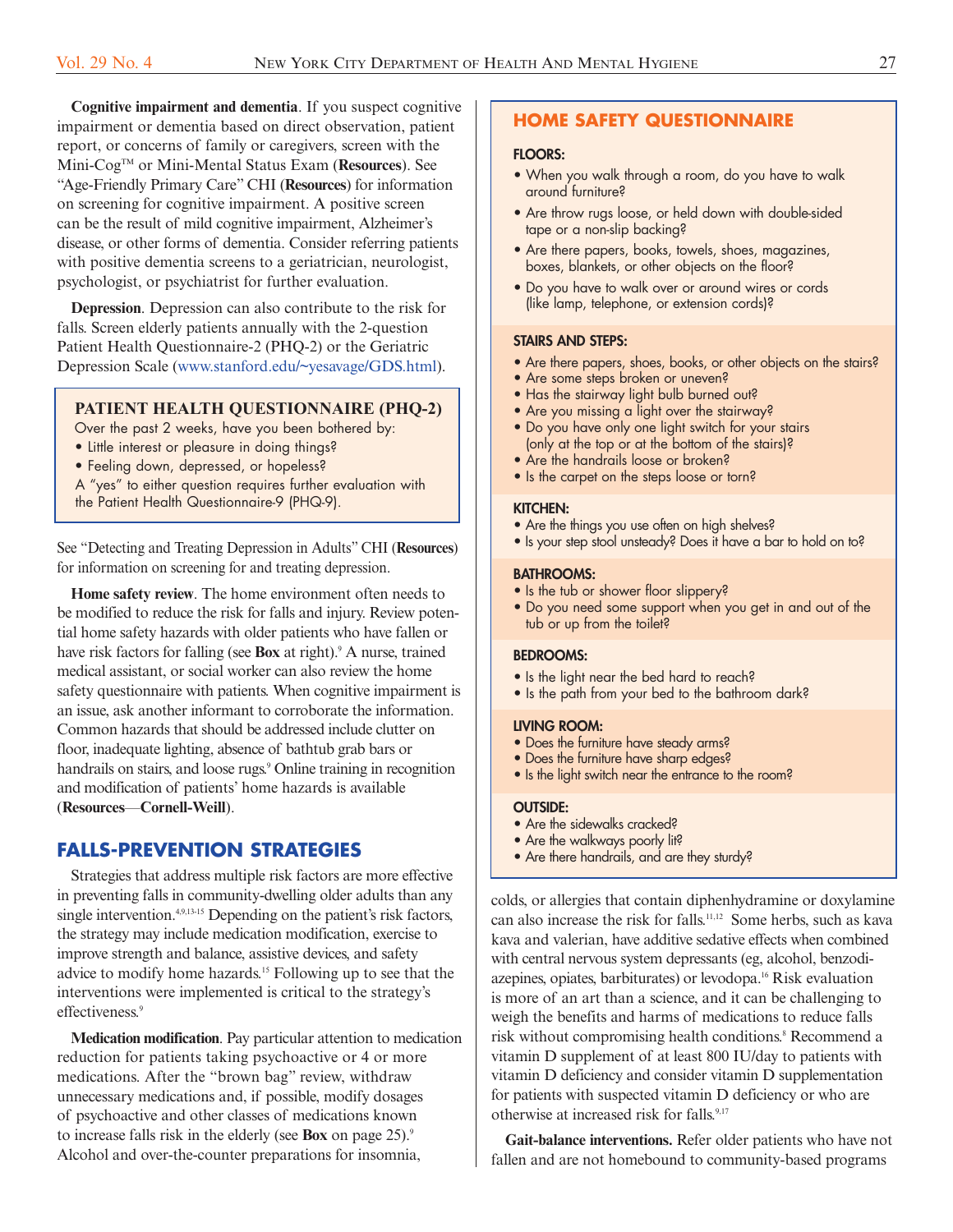#### **PROS AND CONS OF ASSISTIVE DEVICES** • Appropriate for mild instability • Supports 15%–20% of body weight • Relatively easy to use • Simple on stairs • Gives increased base of support • Can fully support one lower extremity but not whole body • Smoother, coordinated, faster gait • Brakes automatically • Useable with the cognitively impaired • Seat for resting • Basket for carrying • Hand brakes • May not give enough support • Requires upper-extremity strength • May be less stable • Difficult to place all 4 prongs at same time • May be difficult for patients with cognitive impairment • Requires upper-extremity strength and coordination to use • Slow staggering gait • May require too much energy for use with Parkinson's or ALS patients • Difficult on steps • May be difficult to control • Hard to fold up • May be difficult for patients with cognitive impairment **Straight cane Quad cane Walker (pick-up) Walker (2-wheeled) Rollator walker (4-wheeled) Advantages Disadvantages**

for exercises that improve gait, balance, and muscle strength (**Resources**). Caution patients against walking barefoot or in socks, loose-fitting shoes, or slippers with worn soles, and examine feet for toe and foot deformities.

Even if the patient has not fallen, under Medicare and medicaid you can prescribe assistive devices and refer for physical therapy if medically necessary. See **Boxes** above and on page 29 for information on selecting and ordering assistive devices, and at right for patient instructions in the proper use of a cane. Consider referring ambulatory patients to an officebased physical or occupational therapist for proper fitting and training in use of the device, and for individually tailored strength/gait/balance training. Medicare and Medicaid will cover these for homebound patients when the services are provided by a certified home health agency (CHHa).

**Home safety modification**. Frail elderly adults who received home safety assessment and modification and training in the use of assistive devices had 31% fewer falls than a comparable group that did not receive these interventions. <sup>18</sup> Recommend home safety modifications for patients based on results of the home safety questionnaire, or refer high-risk patients to a physical or occupational therapist for home safety assessment and modification (**Resources**). 9,10,19 medicare and medicaid cover home safety assessments by a CHHa for patients who are receiving additional nursing or physical therapy services such as therapy for gait abnormalities and medication reconciliation or management.

NYC landlords must install grab bars in disabled adults' bathtubs upon request, but do not have to pay for them. Financial assistance may be available from private organizations and the Veterans Administration. The NYC Housing Authority will install free grab bars for physician-

# **INSTRUCTIONS FOR USING A CANE**

#### **Walking With a Cane**

- 1. Adjust the cane length so that when you are standing, the handle of the cane is at the level of your wrist.
- 2. Hold the cane on the side of your good leg unless your physical therapist has told you otherwise.
- 3. Begin by stepping forward with your injured or weak leg and cane, keeping them in line with each other.
- 4. Step forward with your good leg, bringing it ahead of your injured or weak leg and cane.

#### **Going Upstairs With a Cane**

Take your time and go slowly. Have someone stand behind you to help the first time.

- 1. Grasp the handrail with your free hand. Begin by raising your good leg up to the first step.
- 2. Bring your injured or weak leg and cane together up to the same step. Keep your leg and cane in line with each other.

#### **Going Downstairs With a Cane**

Take your time and go slowly. Have someone stand in front of you to help the first time.

- 1. Put your feet near the steps and place your cane on the first step down.
- 2. Step down first with your injured or weak leg. Bring your good leg to the same step.
- 3. Repeat until you are at the bottom of the stairs.

When using a cane to go up and down stairs, it is helpful to remember, "**Up with the good** and **down with the bad**."

August 2007. Developed through a partnership of Mount Carmel Health, Ohio State University Medical Center, and OhioHealth, Columbus, Ohio. Available for use as a public service without copyright restrictions at [www.healthinfotranslations.org.](http://www.healthinfotranslations.org/)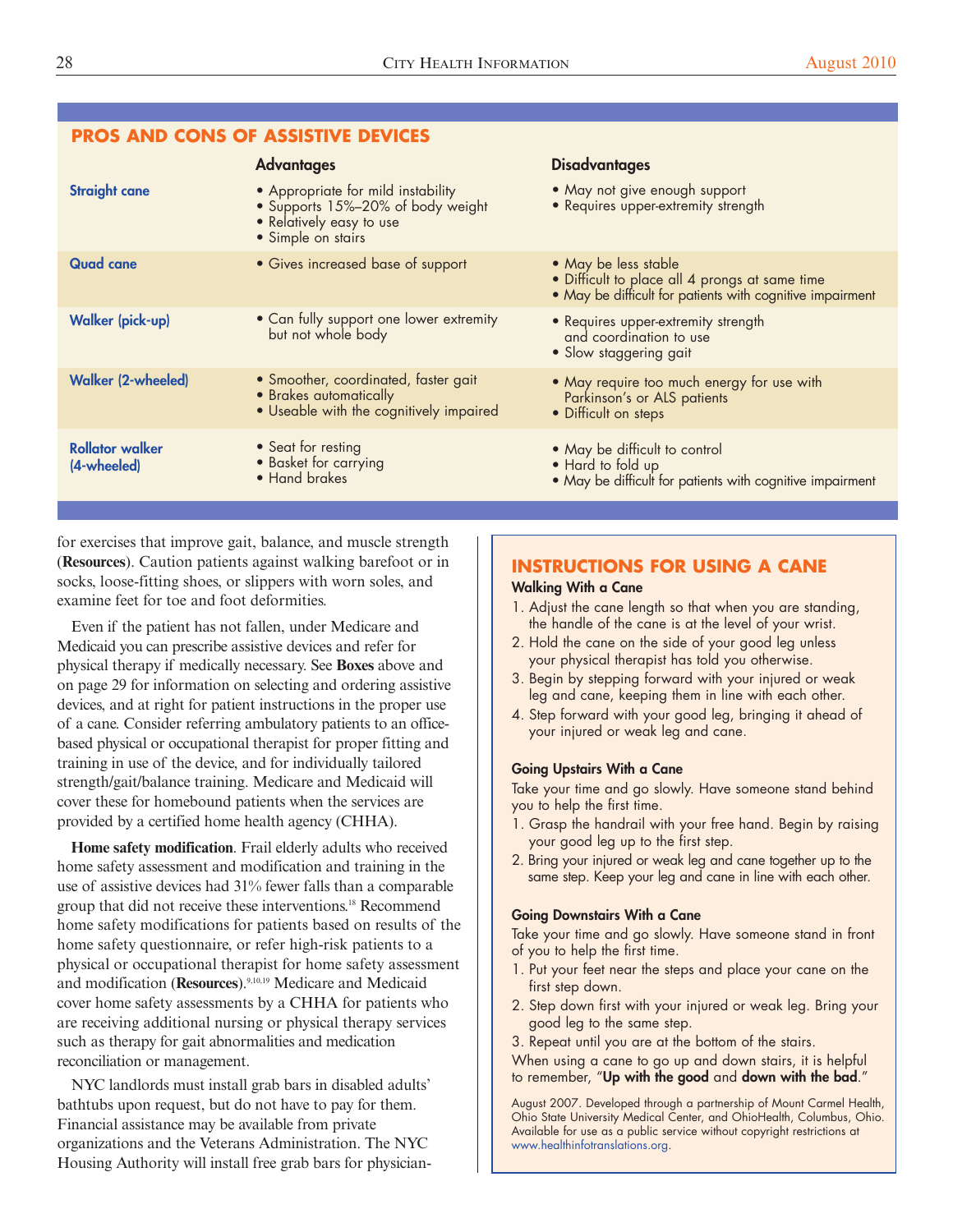# **ORDERING ASSISTIVE DEVICES**

Indications for assistive devices include loss of balance; history of falls; gait abnormalities such as asymmetry; decreased foot clearance, gait velocity, and step length; and increased or decreased step width.

#### **Through Medicare**:

- Medicare will pay for assistive devices every 3 years.
- Physicians/nurse practitioners/physician assistants must write prescriptions that include:
	- Diagnosis and specified equipment on prescription
	- Medical necessity documented in chart
	- For walkers, primary use must be inside the home
- The patient chooses which medical supply store, certified home health agency, or pharmacy will fill the prescription for the durable medical equipment and picks it up from the equipment provider, who will fit the device and teach proper use.
- Physicians/nurse practitioners/physician assistants review fittings and instructions for use during the patient's next office visit (see **Box,** page 28). Refer patients to physical or occupational therapists for proper fitting and usage if needed.

#### **Through Medicaid**:

- Prior approval for Medicaid-only patients is required.
- Provider writes prescription and signs fiscal order.
- No copay for durable medical equipment (eg, walkers); small copay for supplies (eg, canes).

designated disabled seniors in public housing. Seniors living in private housing may be eligible for free grab bars from the metropolitan Council (**Resources**).

**Referrals**. Consider referring patients who have comorbidities that increase falls risk, such as vision deficits, orthostatic hypotension, and neurologic and cardiovascular disorders, or who experience unexplained recurrent falls, to specialists. When necessary, refer patients to CHHAs for support services to help them age in place at home (**Resources**—**Medicare Home Health Agencies**).

# **SUMMARY**

multifactorial falls risk assessment and interventions offer the best chance of reducing older patients' risk for falls, helping to prevent injury, disability, and nursing home placement. Given time constraints and conflicting priorities, primary care providers must decide which risk factors they can reasonably target for assessment and intervention over several routine office visits, referring patients to community-based groups and specialists where necessary.  $\blacklozenge$ 

# **RESOURCES**

#### **For Providers**

#### **Falls-Prevention Guidelines**

American Geriatrics Society/British Geriatrics Society Clinical Practice Guideline: *Prevention of Falls in Older Persons*: [www.americangeriatrics.org/education/](http://www.americangeriatrics.org/health_care_professionals/clinical_practice/clinical_guidelines_recommendations/prevention_of_falls_summary_of_recommendations/) [prevention\\_of\\_falls.shtml.](http://www.americangeriatrics.org/education/prevention_of_falls.shtml) 212-308-1414

#### **Falls-Prevention Training Programs**

- Consortium of New York Geriatrics Education Centers programs, all of which include sections on falls prevention: [www.nygec.org/index.cfm?section\\_id+10](http://www.nygec.org/index.cfm?section_id+10). 718-584-9000, x3850 or 3836
- Mount Sinai School of Medicine, Physician Mini-Fellowships: Geriatrics for the Non-Geriatrician: [www.mssm.edu/geriatrics/education/](http://www.mssm.edu/departments-and-institutes/geriatrics-and-palliative-medicine/programs-and-services/physician-mini-fellowship) [mini-fellowship/index.shtml.](http://www.mssm.edu/departments-and-institutes/geriatrics-and-palliative-medicine/programs-and-services/physician-mini-fellowship) 212-241-3624

#### **Falls-Prevention Tools**

• Centers for Disease Control and Prevention (CDC) Home and Recreational Safety: [www.cdc.gov/HomeandRecreationalSafety/Falls/](http://www.cdc.gov/HomeandRecreationalSafety/Falls/index.html) [index.html](http://www.cdc.gov/HomeandRecreationalSafety/Falls/index.html). 800-232-4636

- Connecticut Collaboration for Fall Prevention. Provider and patient materials for purchase: [www.fallprevention.org](http://www.fallprevention.org/)
- Cornell University-Weill Medical College. Environmental geriatrics (online home safety program): [www.environ](http://www.environmentalgeriatrics.org/)[mentalgeriatrics.org](http://www.environmentalgeriatrics.org/)
- National Council on Aging, Fall Prevention Center: [www.healthyagingprograms.org/content.asp?sectionid=69](http://www.healthyagingprograms.org/content.asp?sectionid=69). 202-479-1200
- National Institute on Aging. AgePage. Free print brochures for waiting room on fall and fracture prevention and physical activity and exercise can be ordered at [www.nia.nih.gov/HealthInformation/](http://www.nia.nih.gov/HealthInformation/Publications/falls.htm) [Publications/falls.htm](http://www.nia.nih.gov/HealthInformation/Publications/falls.htm). 800-222-2225
- New York City Department of Health and Mental Hygiene (NYC DOHMH). *City Health Information*. Age-Friendly Primary Care. December 2009: [www.nyc.](http://www.nyc.gov/html/doh/downloads/pdf/chi/chi28-8.pdf) [gov/html/doh/downloads/pdf/chi/chi28-8.pdf.](http://www.nyc.gov/html/doh/downloads/pdf/chi/chi28-8.pdf)
- NYC DOHMH. *City Health Information*. Detecting and Treating Depression in Adults. May 2008: [www.nyc.gov/html/doh/downloads/pdf/chi/chi26-9.pdf](http://www.nyc.gov/html/doh/downloads/pdf/chi/chi26-9.pdf)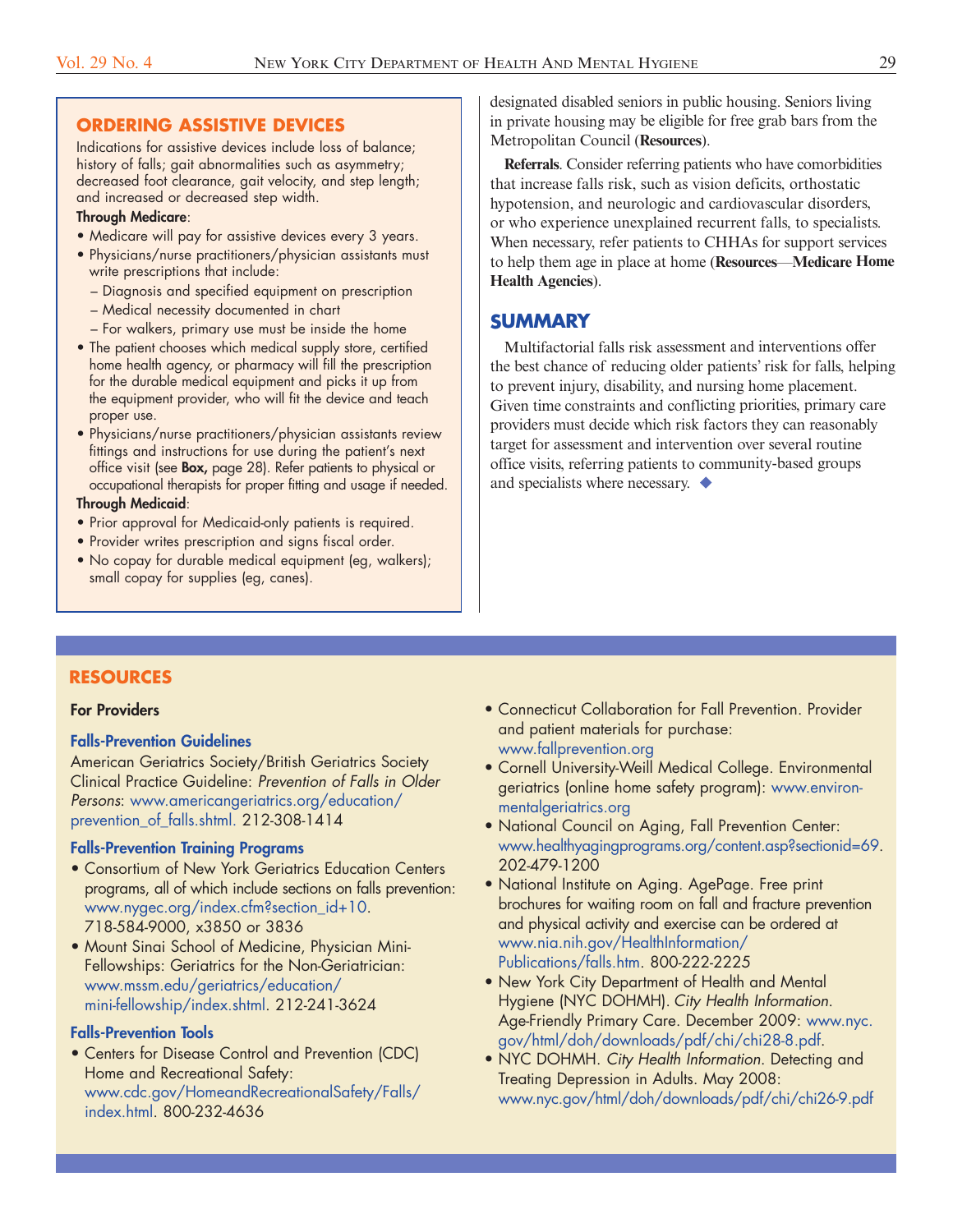# **RESOURCES (CONTINUED)**

- The Portal of Geriatric Online Education: [www.pogoe.org](http://www.pogoe.org/)
- Tinetti ME, Baker DI, King M, et al. Effect of dissemination of evidence in reducing injuries from falls. *N Engl J Med*. 2008;359(3):252-261; Supplementary Appendix. (Useful assessment tools for providers and patients)
- US Department of Health & Human Services. Home Health Compare (list of certified Medicare home health agencies in New York City):

[www.medicare.gov/HHCompare/Home.asp](http://www.medicare.gov/HHCompare/Home.asp?version=default&browser=Safari%7C5%7CMacOSX&language=English&defaultstatus=0&pagelist=Home&CookiesEnabledStatus=True). Call 1-800-MEDICARE (1-800-633-4227) for assistance 24 hours a day, 7 days a week. English and Spanishspeaking customer service representatives can answer questions about the Original Medicare Plan and provide up-to-date information regarding health plans available in your area.

# **Mental Status Assessments**

- Mini-Cog<sup>TM</sup> assessment instrument for dementia: [www.](http://www.hospitalmedicine.org/geriresource/toolbox/mini_cog.htm) [hospitalmedicine.org/geriresource/toolbox/mini\\_cog.htm](http://www.hospitalmedicine.org/geriresource/toolbox/mini_cog.htm)
- Mini-Mental Status Examination (MMSE), available for purchase at [www.minimental.com](http://www.minimental.com/)

# **For Patients**

## **Community Centers for Exercise/Gait/Balance/Strength Training**:

- Mount Sinai-Martha Stewart Center for Living at Mount Sinai Medical Center: [www.mountsinai.org/patient-care/](http://www.mountsinai.org/patient-care/service-areas/geriatrics-and-aging/areas-of-care/martha-stewart-center-for-living) [service-areas/geriatrics-and-aging/areas-of-care/](http://www.mountsinai.org/patient-care/service-areas/geriatrics-and-aging/areas-of-care/martha-stewart-center-for-living) [martha-stewart:center-for-living](http://www.mountsinai.org/patient-care/service-areas/geriatrics-and-aging/areas-of-care/martha-stewart-center-for-living). 212-659-8552
- NYC Department for the Aging Stay Well Exercise Programs at community senior centers: [www.nyc.gov/html/dfta/html/health/staywell.shtml](http://www.nyc.gov/html/dfta/html/health/staywell.shtml)
- NYC Parks Indoor Recreation Centers: [www.nycgov](http://www.nycgovparks.org/facilities/recreationcenters)[parks.org/facilities/recreationcenters](http://www.nycgovparks.org/facilities/recreationcenters) or call 311
- NYC Parks Events Calendar (includes walking programs): [www.nycgovparks.org/events/all](http://www.nycgovparks.org/events/all) or call 311
- NYC YMCA Active Older Adults Program: [www.ymcanyc.org/ymca-of-greater-new-york/adults/](http://www.ymcanyc.org/ymca-of-greater-new-york/adults/healthy-lifestyles/active-older-adults-aoa/) [healthy-lifestyles/active-older-adults-aoa](http://www.ymcanyc.org/ymca-of-greater-new-york/adults/healthy-lifestyles/active-older-adults-aoa/). 212-912-2317
- NYC Department for the Aging community senior centers, including center programs at NYC Housing Authority sites: [www.nyc.gov/html/dfta/html/senior/senior.shtml](http://www.nyc.gov/html/dfta/html/senior/senior.shtml) to find a conveniently located senior center or call 311. To find whether an NYC Housing Authority building has a senior center: [www.nyc.gov/html/nycha/html/ccschtml/senior](http://www.nyc.gov/html/nycha/html/ccschtml/seniorcenters.shtml)[centers.shtml](http://www.nyc.gov/html/nycha/html/ccschtml/seniorcenters.shtml)

# **Services for People With Visual Impairment**

- The Jewish Guild for the Blind: [www.jgb.org/programs.asp.](http://www.jgb.org/programs.asp) 212-769-6200
- Lighthouse International: [www.lighthouse.org](http://www.lighthouse.org/). 212-821-9470
- VISIONS/Service for the Blind and Visually Impaired: [www.visionsvcb.org](http://www.visionsvcb.org/)

# **Preventing Falls**

- American Geriatrics Society: Aging in the Know. Falls: [www.healthinaging.org:80/agingintheknow/](http://www.healthinaging.org:80/agingintheknow/chapters_ch_trial.asp?ch=21) chapters ch\_trial. asp?ch=21. 212-308-1414
- Centers for Disease Control and Prevention. 800-232-4636
	- Help seniors live better, longer: Prevent brain injury: [www.cdc.gov/traumaticbraininjury/seniors.html.](http://www.cdc.gov/traumaticbraininjury/seniors.html)
	- -- Home safety checklists for older adults: [www.cdc.gov/ncipc/falls/FallPrev4.pdf](http://www.cdc.gov/ncipc/falls/FallPrev4.pdf)
- Centers for Disease Control and Prevention Foundation/ MetLife Foundation: Patient home safety checklist: [www.cdc.gov/HomeandRecreationalSafety/pubs/](http://www.cdc.gov/HomeandRecreationalSafety/pubs/English/booklet_Eng_desktop-a.pdf) [English/booklet\\_Eng\\_desktop-a.pdf](http://www.cdc.gov/HomeandRecreationalSafety/pubs/English/booklet_Eng_desktop-a.pdf)
- Metropolitan Council Project Metrorepair (free grab bars and minor repair services for low-income seniors aged ≥60 years and/or disabled): [homeservices@metcouncil.org](mailto: homeservices@metcouncil.org). 212-453-9525
- National Association of Area Agencies on Aging (n4a). Community resources: [www.n4a.org](http://www.n4a.org/). 202-872-0888
- National Institute of Arthritis and Muscular and Skin Diseases. National Institutes of Health. Osteoporosis and fracture. Preventing falls and related fractures: [www.niams.nih.gov/Health\\_Info/Bone/Osteoporosis/](http://www.niams.nih.gov/Health_Info/Bone/Osteoporosis/Fracture/default.asp) [Fracture/preventing\\_falls.asp](http://www.niams.nih.gov/Health_Info/Bone/Osteoporosis/Fracture/default.asp). 877-226-4267 (toll free)
- National Institutes of Health. SeniorHealth: Falls and older adults: <http://nihseniorhealth.gov/falls/toc.html>
- NYC Department for the Aging: Stay Well Exercise Manual (balance and muscle strength) for home use by persons 60 years of age and older. Online request form for home mailing: [www.nyc.gov/html/dfta/](http://www.nyc.gov/html/dfta/downloads/pdf/stay_well_order%20form.pdf) [downloads/pdf/stay\\_well\\_order%20form.pdf](http://www.nyc.gov/html/dfta/downloads/pdf/stay_well_order%20form.pdf)

# **Post-Falls**

- NYC Medicare/Medicaid-Certified Home Care Agencies: [www.medicare.gov](http://www.medicare.gov/).1-800-MEDICARE
- National Institute on Aging. Exercise & physical activity: your everyday guide from the National Institute on Aging (online resource guide): [www.nia.nih.gov/healthinformation/publications/](http://www.nia.nih.gov/healthinformation/publications/exerciseguide) [exerciseguide](http://www.nia.nih.gov/healthinformation/publications/exerciseguide)
- CDC: Growing Stronger: Strength training for older adults: [www.cdc.gov/nccdphp/dnpa/physical/growing\\_](http://www.cdc.gov/physicalactivity/growingstronger/index.html) stronger/index.htm [www.cdc.gov/nccdphp/dnpa/](http://www.cdc.gov/physicalactivity/growingstronger/index.html) [physical/growing\\_stronger/growing\\_stronger.pdf](http://www.cdc.gov/physicalactivity/growingstronger/index.html). 800-232-4636
- American Society on Aging: Exercise for life: [www.asaging.org/CDC/module6/home.cfm](http://www.asaging.org/CDC/module6/home.cfm). 800-537-9728 x635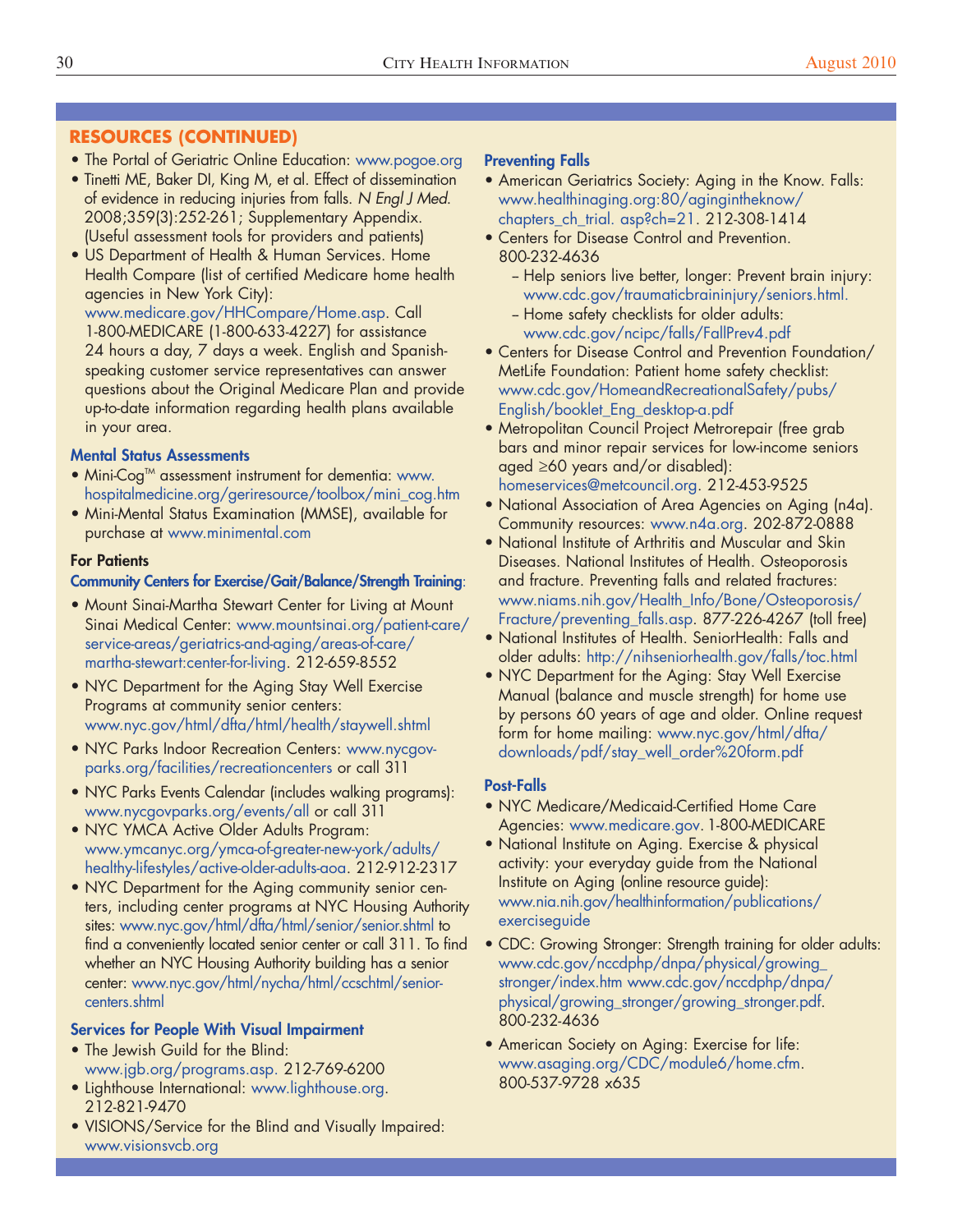#### **REFERENCES**

- 1. Gates S, Fisher JD, Cooke MW, Carter YH, Lamb SE. Multifactorial assessment and targeted intervention for preventing falls and injuries among older people in community and emergency care settings: systematic review and meta-analysis. *BMJ*. 2008;336(7636):130-133.
- 2. Scaf-Klomp W, van Sonderen E, Sanderman R, Ormel J, Kempen GI. Recovery of physical function after limb injuries in independent older people living at home. *Age Ageing*. 2001;30(3):213-219.
- 3. Vellas BJ, Wayne SJ, Romero LJ, Baumgartner RN, Garry PJ. Fear of falling and restriction of mobility in elderly fallers. *Age Ageing*. 1997;26(3):189-193.
- 4. Tinetti ME, Kumar C. The patient who falls. "It's always a trade-off." *JAMA*. 2010;303(3):258-266.
- 5. Centers for Disease Control and Prevention. Falls among older adults: an overview. [www.cdc.gov/HomeandRecreationalSafety/Falls/](http://www.cdc.gov/HomeandRecreationalSafety/Falls/adultfalls.html) [adultfalls.html](http://www.cdc.gov/HomeandRecreationalSafety/Falls/adultfalls.html). Accessed February 22, 2010.
- 6. New York City Department of Health and Mental Hygiene. Injury Epidemiology. Injury statistics. Ranked causes of deaths and hospitalizations, 2002-2006. [www.nyc.gov/html/doh/html/ip/](http://www.nyc.gov/html/doh/html/ip/ip-index.shtml) [ip-index.shtml.](http://www.nyc.gov/html/doh/html/ip/ip-index.shtml) Accessed February 22, 2010.
- 7. New York City Department of Health and Mental Hygiene. Injury Epidemiology. Vital Statistics. 2006.
- 8. Tinetti ME, Gordon C, Sogolow E, Lapin P, Bradley EH. Fall-risk evaluation and management: challenges in adopting geriatric care practices. *Gerontologist*. 2006;46(6):717-725.
- 9. American Geriatrics Society. AGS/BGS Clinical Practice Guideline: *Prevention of Falls in Older Persons*. 2010. [www.americangeriatrics.org/](http://www.americangeriatrics.org/health_care_professionals/clinical_practice/clinical_guidelines_recommendations/prevention_of_falls_summary_of_recommendations/) [education/prevention\\_of\\_falls.shtml.](http://www.americangeriatrics.org/health_care_professionals/clinical_practice/clinical_guidelines_recommendations/prevention_of_falls_summary_of_recommendations/) Accessed February 22, 2010.
- 10. Tinetti ME, Baker DI, McAvay G, et al. A multifactorial intervention to reduce the risk of falling among elderly people living in the community. *N Engl J Med*. 1994;331(13):821-827.
- 11. Tinetti ME. Clinical practice. Preventing falls in elderly persons. *N Engl J Med*. 2003;348(1):42-49.
- 12. Ganz DA, Bao Y, Shekelle PG, Rubenstein LZ. Will my patient fall? *JAMA*. 2007;297(1):77-86.
- 13. Chang JT, Morton SC, Rubenstein LZ, et al. Interventions for the prevention of falls in older adults: systematic review and meta-analysis of randomized clinical trials. *BMJ*. 2004;328(7441):680.
- 14. Gillespie LD, Robertson MC, Gillespie WJ, et al. Interventions for preventing falls in older people living in the community. *Cochrane Database Syst Rev*. 2009;(2):CD007146.
- 15. Steinberg M, Cartwright C, Peel N, Williams G. A sustainable programme to prevent falls and near falls in community dwelling older people: results of a randomised trial. *J Epidemiol Community Health*. 2000;54(3):227-232.
- 16. Watson R, Watson RR, Preedy VR, eds. *Botanical Medicine in Clinical Practice*. Wallingford, Oxon, UK: CABI; 2008.
- 17. Bischoff-Ferrari HA, Dawson-Huges B, Staehelin HB, et al. Fall prevention with supplemental and active forms of vitamin D: a meta-analysis of randomised controlled trials. *BMJ*. 2009;339:b3692.
- 18. Nikolaus T, Bach M. Preventing falls in communitydwelling frail older people using a home intervention team (HIT): results from the randomized Falls-HIT trial. *J Am Geriatr Soc*. 2003;51(3):300-305.
- 19. Shekelle P, Maglione M, Chang J, et al. Evidence report and evidence-based recommendations: Falls prevention interventions in the Medicare population. Baltimore, MD: US Department of Health and Human Services, Centers for Medicare and Medicaid Services and RAND; 2003.